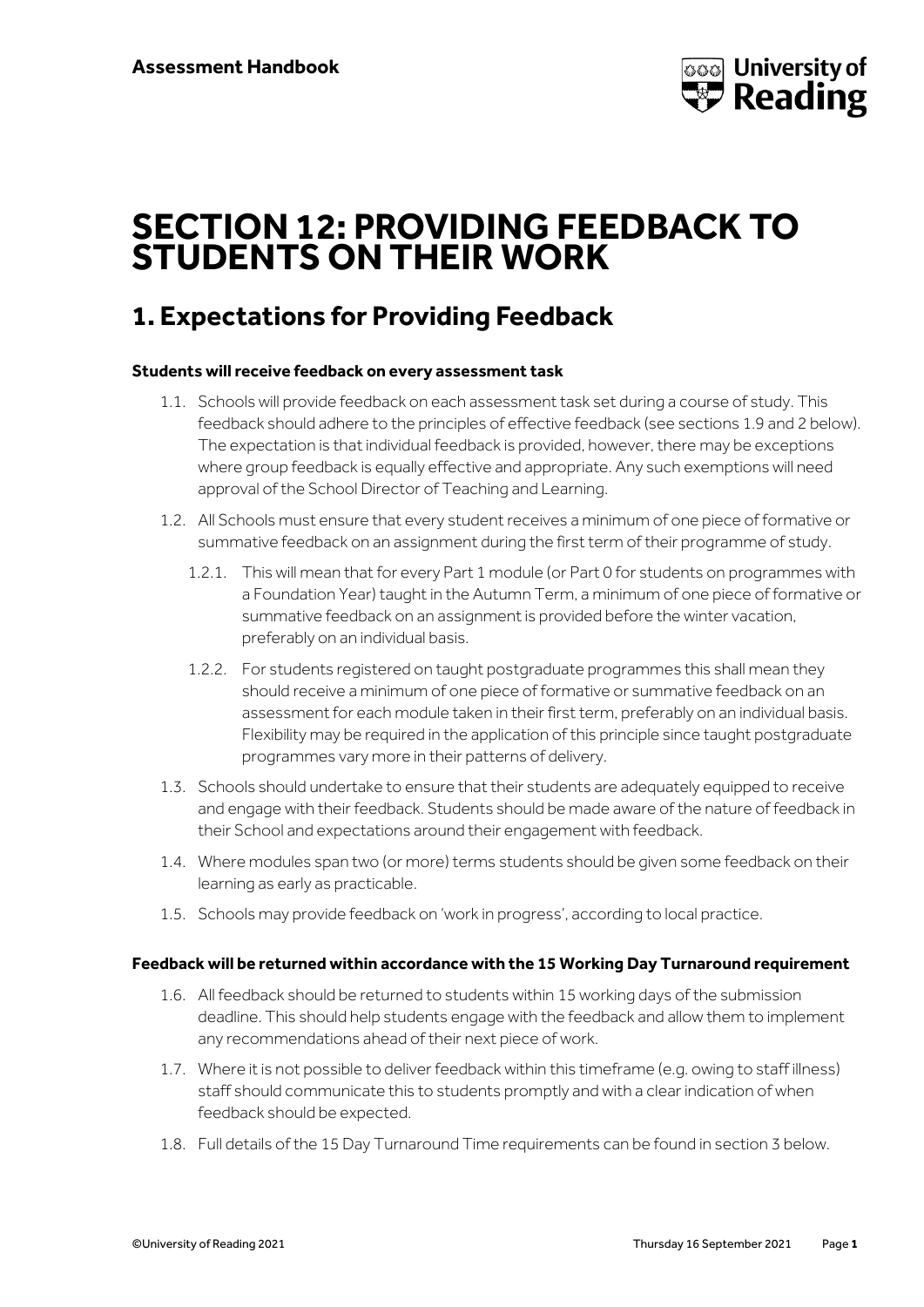#### **Feedback will adhere to the principles of effective feedback**

1.9. The University has identified seven key characteristics of effective feedback. These are detailed in section 2 below. When delivering feedback staff should be mindful of these characteristics and aim to meet them in the feedback they provide.

### **Feedback will be provided via the most appropriate channels**

- 1.10. Feedback should be meaningful, meet the University's requirements for inclusive practices, and persistent. Providing feedback via online tools helps ensure that feedback meets these criteria.
- 1.11. The majority of the University's assessment is conducted via online platforms and staff are expected to provide feedback via these online platforms. Online is the University's default mode for the provision of feedback.
- 1.12.However, the University recognises that the nature and format of feedback will, in part, be determined by the format of the assessment (for instance, online feedback may not be appropriate for a performance or presentation). On occasion disciplinary authenticity will dictate that feedback is provided by some means other than the online tools available to staff.
- 1.13. Whilst online feedback is the primary mode for the delivery of feedback the University accepts that feedback can also usefully be provided orally, in seminars, via annotated papers and other means. Where feedback is provided by alternative modes the University encourages staff to also provide feedback via online tools (e.g. group feedback via Blackboard).
- 1.14. The University encourages staff to supplement online feedback with other modes of delivery and vice versa.

#### **Students will have the opportunity to discuss their feedback**

- 1.15. Feedback at the University reflects our ethos of working in partnership with students. As such, when students receive feedback, they should be encouraged to explore the feedback with others.
- 1.16. In most cases it will be sensible to discuss feedback with the most appropriate staff (e.g. Module Convenor) and staff should make themselves available for such discussions (e.g. through feedback discussions in seminars, one-to-one meetings, or office hours). Students should be encouraged to engage in discussions with staff about the feedback they have received.
- 1.17. Students may also wish to explore the feedback received with other relevant people, including Academic Tutors, ASK Advisers, Study Advice and their peers.

## **2. Characteristics of Effective Feedback**

Feedback takes a variety of forms. The University has identified seven key characteristics of effective feedback ("the 7 Cs of effective feedback"). Feedback should be:

- 2.1. **Constructive**: The purpose of feedback is to promote student learning. It should be positive and encouraging, identifying where students need to improve, but also where they have done well.
- 2.2. **Clear**: For feedback to be effective, it must be accessible, understandable and actionable.
- 2.3. **Commensurate**: Providing effective feedback can be time-consuming. It is important that resources are directed to where they will have the most impact on student learning.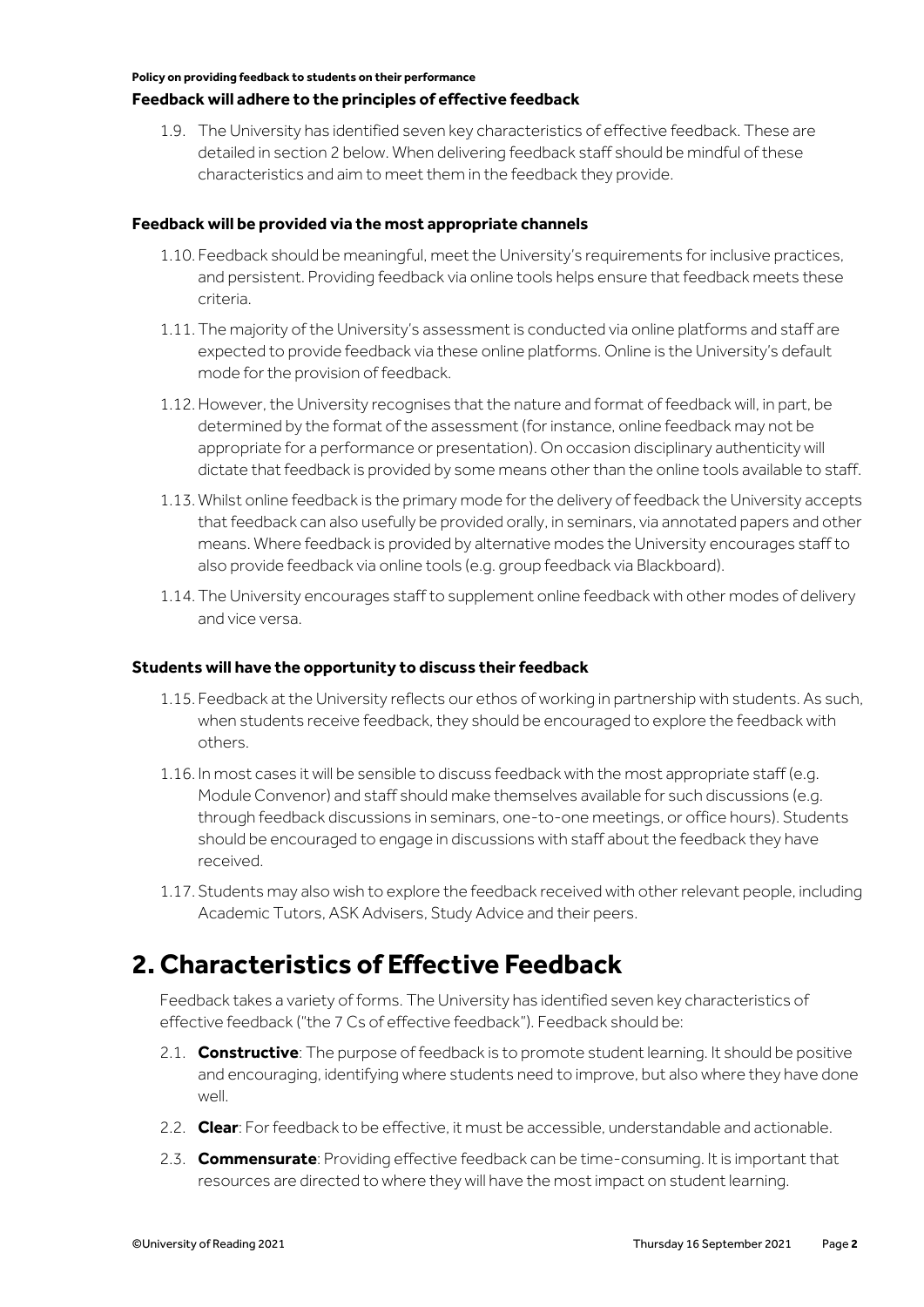- 2.4. **Current**: The University is committed to returning marks and feedback to students within 15 working days of submission. This facilitates the use of feedback to improve future work.<sup>1</sup>
- 2.5. **Contextualised**: An integrated and coherent assessment strategy enables feedback to 'feed-forward' to promote students' development throughout the programme.
- 2.6. **Criterion-based**: Feedback should reference assessment criteria to promote assessment literacy and build confidence in the fairness and consistency of academic judgement.
	- 2.6.1. All assessment briefs must include measurable assessment criteria, which are linked to module learning outcomes, and qualitative grade descriptors that articulate the standards against which student work is assessed. Assessment criteria will be provided at the start of the module unless there are sound pedagogical reasons not to do so. University wide generic assessment criteria relating to mark ranges and classification for first degrees and taught postgraduate programmes across the University are provided in Section 10 of the Assessment Handbook.<sup>2</sup> It is recommended that schools contextualise these criteria for their students to provide local context, at discipline, module or assignment level. Appropriate assessment criteria must be tailored and agreed for each type of assessment (*recognising that for many assignments, generic School/subject-based assessment criteria will apply*) and Schools must adopt a transparent approach to deciding when their contextualised criteria will apply and when module convenors should devise their own.
- 2.7. **Conversational**: Feedback should be a dialogic process rather than a product. Appropriately worded feedback can encourage dialogue (student-staff and peer-peer) and promotes useful reflection as part of students' learning. Schools (programme areas in the Henley Business School) should seek to enhance students' awareness of, and engagement with, the assessment criteria which underpin their degree, and to promote their understanding of how to interpret and apply the criteria to their work.

## **3. Feedback Turnaround Times**

- 3.1. Across all undergraduate (including those with a Foundation Year) and postgraduate programmes, the standard turnaround time for feedback and marks on coursework (formative and summative) is a maximum of 15 working days from the deadline for submission (or date of the in-class test). This ensures that feedback is 'current' (see 2.4 above). Whilst noting the need for feedback to be 'current' staff should be mindful that it also be 'commensurate' meaning that it may be necessary, when teaching large cohorts, to provide reduced individualised feedback which is buttressed by more general feedback to the cohort.
- 3.2. Feedback turnaround times are calculated by working days. As such, feedback delivered to students at overseas campuses may be impacted by local holidays (as they affect markers). The working days are counted according to the locality of delivery. If marking and moderation is occurring on different campuses differences should be considered in order to ensure that feedback is returned within the 15 working days of submission at the location of submission.
- 3.3. Some assessments may be exempt from the requirement that feedback be returned within 15 working days. However, feedback should be returned in a timely fashion in order to ensure

 $1$  Staff should note that the timing of feedback can have an impact on how it is received. Staff are asked to be particularly mindful about the potential impact of feedback delivered around the time of examinations. Some anecdotal evidence indicates that such feedback can be poorly received, and staff should endeavour to ensure that it such feedback is delivered constructively.

<sup>2</sup> www.reading.ac.uk/web/files/qualitysupport/10\_Marking\_withannexes.pdf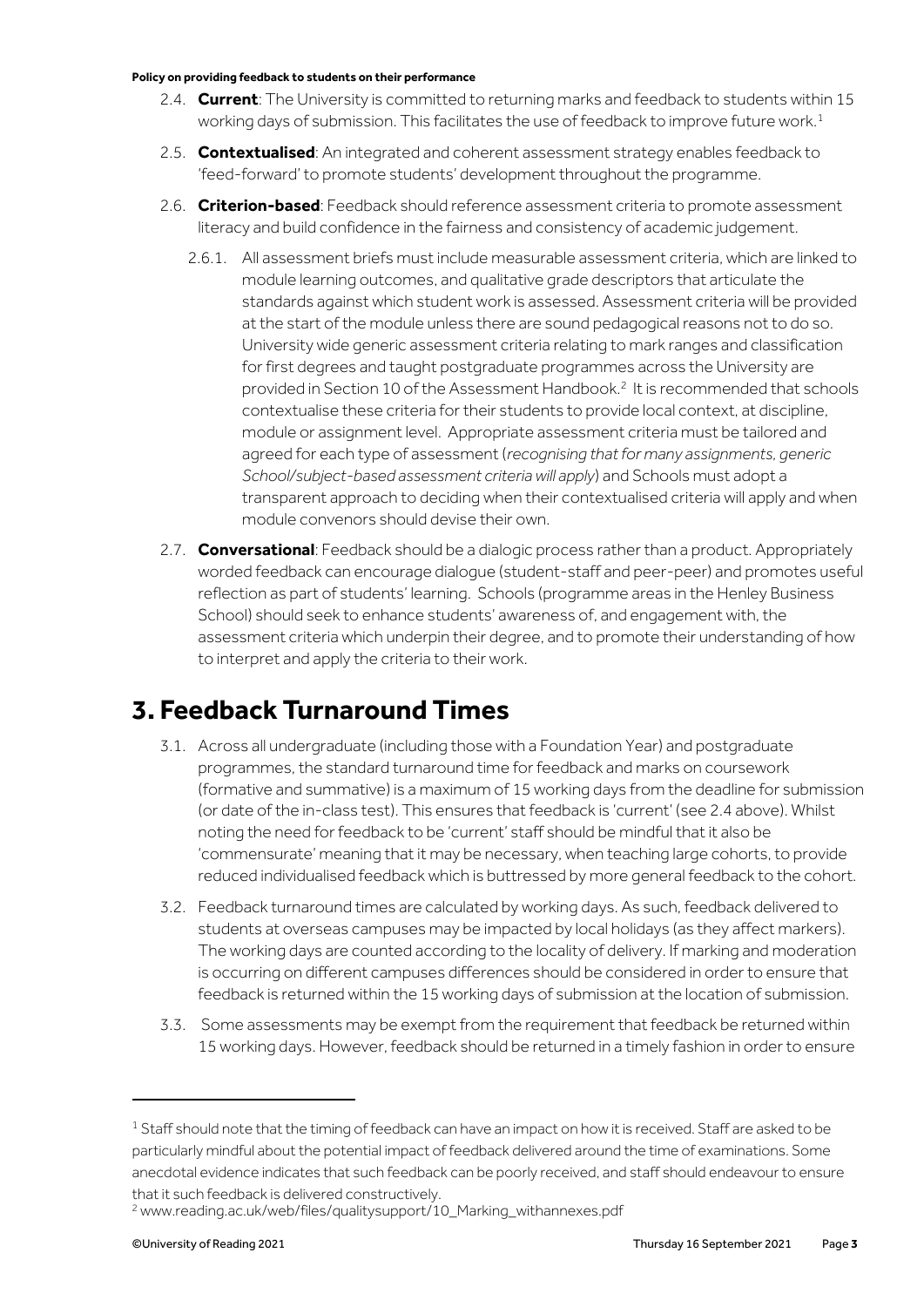its currency and usefulness. Where there is an exemption staff should communicate to students an expected timeframe for delivery of feedback.

- 3.4. The following assessments are exempt, subject to the proviso that work submitted in the Summer Term of the Final Part should be returned prior to graduation:
	- i. Dissertations (please note that work ancillary to dissertations, eg data collection, dissertation proposals are not exempted from the 15 working day requirement);
	- ii. Final year projects (normally 40 credits in weight);
	- iii. Assessments where there is input from a professional external body that might unavoidably delay the marking process; and
	- iv. Assessments where, for logistical reasons, there are staggered submission dates (eg practicals)
- 3.5. The following would **not** normally be considered as valid reasons for exemptions:
	- i. Large cohorts (marking loads);
	- ii. Working being marked by sessional staff; and
	- iii. Laboratory work.
	- 3.5.1. In respect of large pieces of work falling under the automatic exemption from the 15 working day policy (ie under 3.4(ii) above), the University does not prescribe an alternative deadline. Deadlines for such pieces of work should be agreed between the module convenor and the SDTL and confirmed with the TLD. In all cases these should be agreed before the commencement of the module, and the alternative deadline conveyed to students before the hand-in date (it may be useful to also communicate the alternative deadline at the date marking what would have been the 15 working day turnaround deadline).
	- 3.5.2. If an exemption under 3.4(iii) above applies the SDTL and Module Convenor should consult with the professional external body concerned to determine a reasonable timeframe for the delivery of feedback. This alternative deadline should be confirmed with the TLD. The alternative should be conveyed to students on the module, ideally before the hand-in date (it may be useful to also communicate the alternative deadline at the date marking what would have been the 15 working day turnaround deadline).
	- 3.5.3. In all cases where an exemption applies students should be informed of the date by which they will receive feedback (the alternative date for the return of feedback should ideally be communicated before the hand-in date and it may be useful to remind students of the revised date at the date marking what would have been the 15 working day turnaround deadline). Staff are reminded that feedback should be 'current' and that lengthy delays in returning feedback should be avoided.
	- 3.5.4. In the case of exemptions occurring under 3.4 alternative dates for the return of feedback (or timeframe for delivery of feedback) should be noted in the Module Description.
- 3.6. In respect of other module assessment types, School Directors of Teaching and Learning (SDTLs) may submit a formal request (in writing) for an exemption to the relevant Teaching and Learning Dean (TLD). Exemptions will be granted for sound pedagogic reasons only. Requests for an exemption should be made prior to the commencement of the academic year (and prior to the commencement of the module). Unless notified otherwise, such granted exemptions are for one academic year only.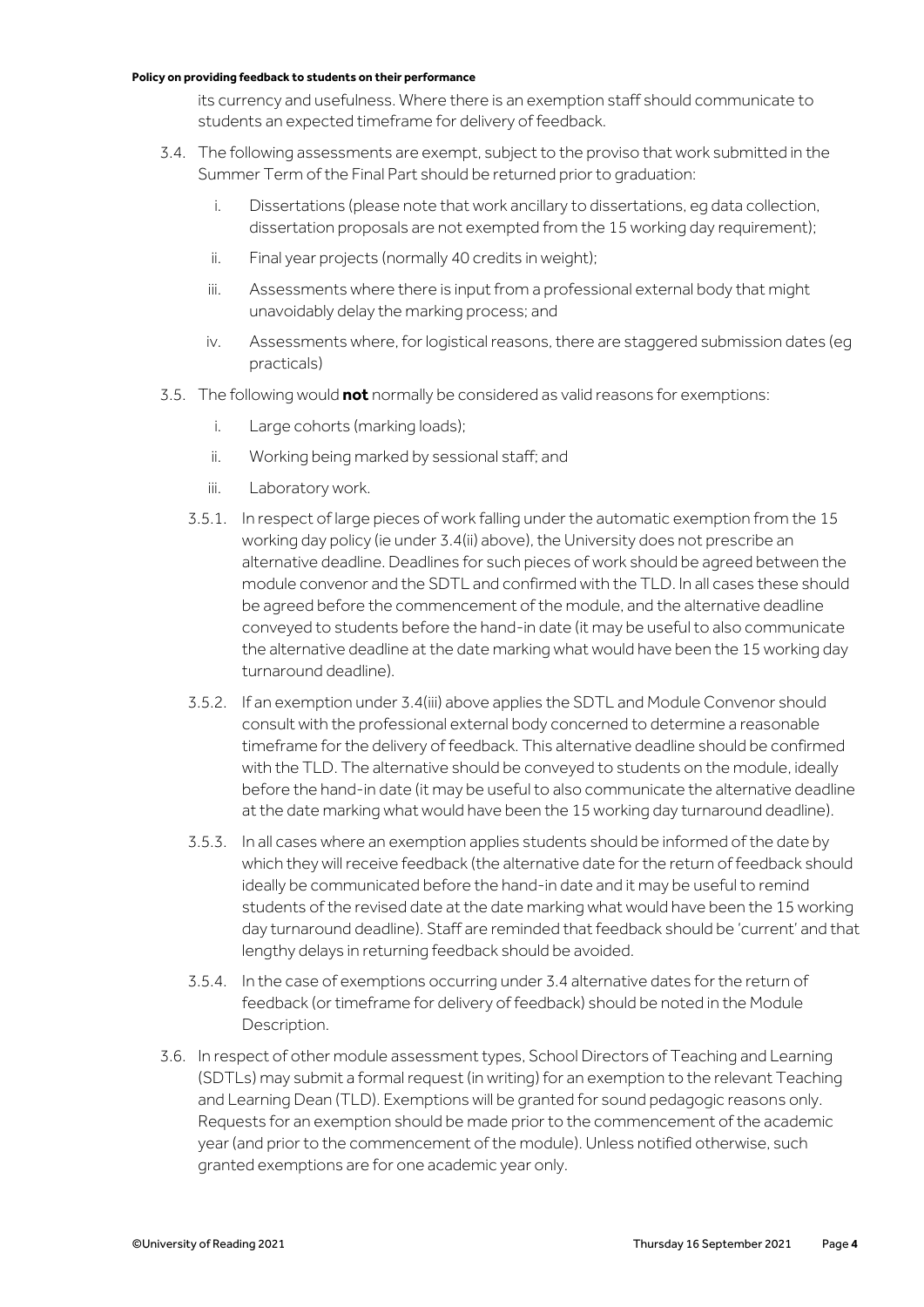- 3.7. Teaching and Learning Deans will monitor the requests they receive, and a record of agreed exemptions will be maintained in order to ensure institutional oversight, consistency of approach and equality for students as well reviewing practice in order to promote enhancement and mitigate any negative effects the turnaround time might inadvertently cause.
- 3.8. There may be instances where the requirement for the 15 working day turnaround time for feedback does not apply on an individual level. For instance, where a student's submission is being investigated for academic misconduct the requirement to provide feedback within 15 working days will not apply for that student. However, the return of marks and feedback for a cohort should not be delated by the withholding of an individual's marks and feedback (where their work is pending an academic misconduct investigations). See also 3.19 below.
- 3.9. The 15 working day turnaround time requirement does not apply to generic feedback on written examinations (see section 5 below). Such feedback is subject to its own deadlines, as noted in 5.6. since students cannot view this feedback until examinations marks are released, the principle of 'currency' in feedback is upheld.

### **Monitoring and compliance with the 15 working day turnaround time**

- 3.10. Schools, in conjunction with Support Centres, are required to record the details of each coursework assessment set. The record should note the date work is set, its submission date, the date on which feedback is due to be returned (ie 15 working days after the submission date), and whether feedback was returned early or later than the 15 working days (and by how many days). In most instances this process will be automated via RISIS.
- 3.11. On a termly basis the data relating 15 working day turnaround times will be reviewed by the Sub-Committee for the Delivery and Enhancement of Learning and Teaching. Schools are encouraged to undertake their own monitoring of 15 working day turnaround times in order to identify areas where staff are facing particular challenges and may require additional support.
- 3.12. Where the 15 working day turnaround time for feedback cannot be met due to unforeseen circumstances beyond a School's control, clear, timely and open communication with students must be guaranteed; students should be informed of the issues and advised as to when to expect their work to be returned.

### **Moderation and administration time**

- 3.13. Where possible, internal moderation (as opposed to second marking) of coursework and inclass tests should take place within the 15 working day period.
- 3.14.However, the University recognises that there may be instances where this may not be practicable. If the School identifies circumstances where it is unable to complete moderation within the 15 working day period it may return work to students unmoderated. However, in such cases students should be informed that marks given are subject to moderation and are provisional until work has been moderated. Additionally, students should be informed of the date by which they will receive the moderated mark.
- 3.15. Schools should use moderation as an opportunity to perform additional Quality Assurance checks on feedback provided in order to ensure that it meets the 7 Cs and expectations detailed above (see section 2). Where moderators have any concerns about the potential effectiveness of feedback provided they should highlight this to their Director for Teaching and Learning. Conversely, where moderators identify good practice this should also be highlighted to the Director for Teaching and Learning. As such, comments and marks are both subject to moderation.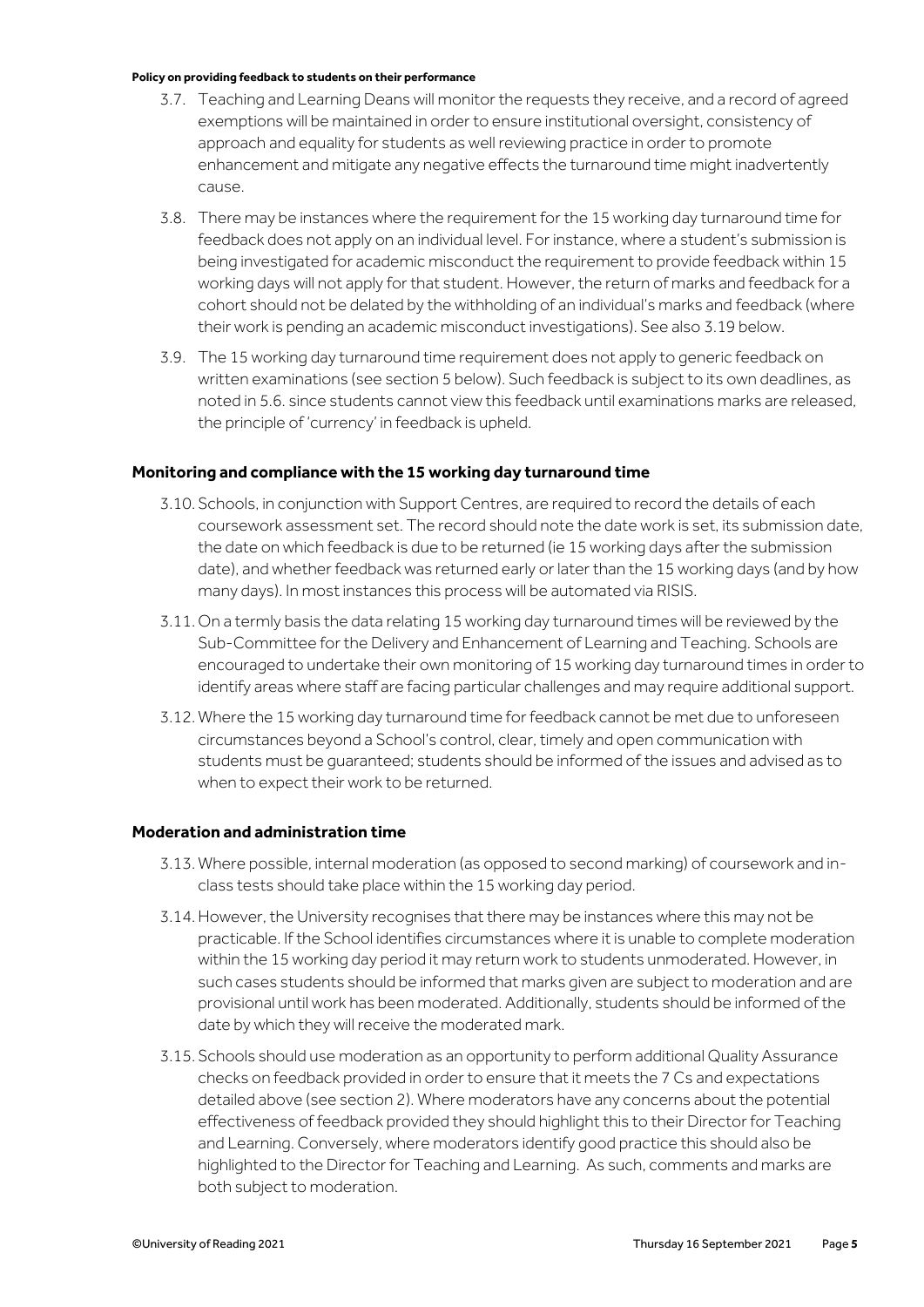3.16. Schools must ensure that working practices, particularly in relation to administration of assessment and the return of feedback, will enable adherence to the 15 working day turnaround for feedback. Processes for recording the hand-in, distribution and marking of coursework must be factored into calculations for the delivery of feedback within 15 working days.

## **Work submitted late**

- 3.17.Any coursework which is granted an extended deadline through the Exceptional Circumstances process, or an amended deadline as a result of a verified systems outage which impacts the ability of students to submit summative work, will normally be given feedback and marks within a 15 working day period to run from the amended deadline for submission. Any variation from this will require a case for an exemption to be made by the module convenor to the SDTL. The student(s) should be advised of the amended date for feedback as soon as reasonably possible. When determining a revised date for the return of feedback staff should be mindful of the requirement for feedback to be 'current' (see 2.4above).
	- 3.17.1. If the granting of an extension would impact the release of feedback to the entire cohort, then either no extension should be granted (eg an alternative assessment should be set), or feedback to the cohort should be issued with the instruction that it is not to be shared with peers. Discussions on what mitigating actions should be taken should be agreed with the relevant School or Department Director of Academic Tutoring.
- 3.18.Any coursework which is submitted late and without an authorised extension, or is submitted later than any granted extension, shall not fall within the requirements for feedback and marks to be provided within 15 working days. The deadline which will apply in such cases shall be agreed by the module convenor and the SDTL. The student(s) should be advised of the amended date for feedback as soon as reasonably possible. When determining a revised date for the return of feedback staff should be mindful of the requirement for feedback to be 'current' (see 2.4above).

## **Academic Misconduct**

3.19. In cases where a student's submission is being investigated under the Academic Misconduct guidelines<sup>3</sup>, the 15 working day turnaround for feedback period is deferred whilst an investigation is conducted. Wherever possible this should not delay the timely return of feedback and marks to the remainder of the cohort. For the individual student whose work is under investigation feedback and marks should be provided (as appropriate in light of the findings of the investigation) as soon as practicably possible.

## **4. Feedback on, and access to scripts for, written examinations and in-class tests**

4.1. Whilst generic feedback on the examination performance of a whole cohort should be made available (see section 5 below) to students, Schools must also ensure that, if sought, feedback on individual performance in written examinations is available to students. The School is responsible for determining the nature and extent of feedback which is appropriate to the circumstance. However, Schools should note that students who are resitting a module are entitled to guidance on their performance in the written examination for the relevant module.

<sup>3</sup> www.reading.ac.uk/internal/exams/Policies/exa-misconduct.aspx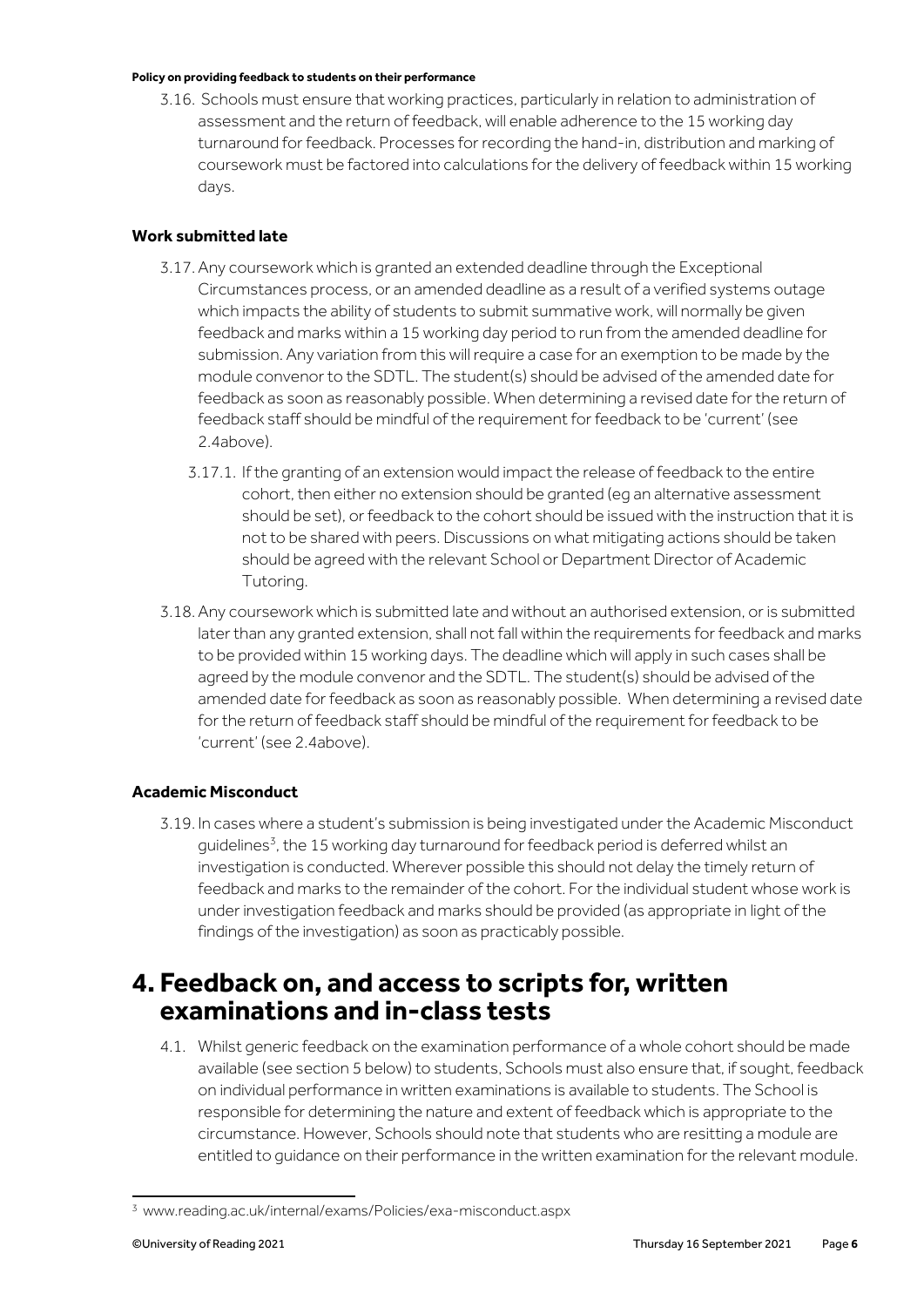Such feedback should identify the strengths and weaknesses of their performance and indicate how they might improve their performance.

- 4.2. A student would not normally have an entitlement to have access to their examination scripts. A module convenor or appropriate member of academic staff may permit a student sight of their script in order to discuss examination performance. Access to scripts should be limited and supervised, and under no circumstances should a student be permitted to remove the script from the School. The script can be used as a catalyst for a more nuanced and developed conversation (see 2.7 above) about performance, noting that the comments on scripts are not feedback per se but guides for markers and moderators.
- 4.3. A student may request, in line with their Data Access Rights under the General Data Protection Regulation 2016 and the Data Protection Act 2018, access to an Examiner's comments on their examination answers, whether those comments are held on the script or elsewhere. In such a case, a student should submit a written application to the Data Protection Office (IMPS). Markers must ensure that any comments about examination answers are appropriate, fair and relate to the answer and not to the candidate. It is recognised that, where markers provide comments on examination answers, the purpose of the comments is to indicate for the Internal and External Examiners the rationale for the marking and not to provide feedback to students.
- 4.4. All in-class tests are subject to the 15 working day turnaround time feedback policy. However, a distinction is made in respect of access to scripts (or the alternative for online tests) between in-class tests which serve a primarily summative purpose, similar to a centrallyadministered examination, and in-class tests which serve a primarily formative purpose, supporting students' learning and providing supportive, structured, individualised feedback.
	- 4.4.1. Schools must ensure that students receive individual feedback and marks for primarily summative in-class tests within 15 working days from the date of the in-class test. However, a student would not normally have an entitlement to have access to their scripts for primarily summative in-class tests. In such cases access to scripts should be governed by the same principles outlined in 4.2 above.
	- 4.4.2. In the case of primarily formative in-class tests, marked scripts and accompanying feedback should be returned to students.
- 4.5. Schools will be responsible for making reasonable provision to enable Examiners or the Senate Standing Committee on Examination Results to have access to marked scripts for in-class tests which contribute to classification.
- 4.6. Schools should note that the above provisions also apply to examinations administered online and that the level of feedback provided on examinations conducted online should be no different to that provided on a 'traditional' examinations script.

## **5. Generic feedback on written examinations**

- 5.1. In addition to the individual feedback described above (4.2 to 4.3), students will have access to generic feedback on the examination performance of an entire module cohort (except in the case of multiple-choice assessments, resits, and cohorts of five or fewer students). This feedback will not make reference to any individual student or individual student's performance, or provide feedback that would identify any individual. This feedback will meet the principles given in section 2 above, regarding effective feedback. Generic feedback on examinations may be used for general quality assurance purposes within Schools.
- 5.2. Generic feedback may be provided at the level of the individual question (for example an essay question, a mathematical problem, or a suite of shorter questions on one topic) or at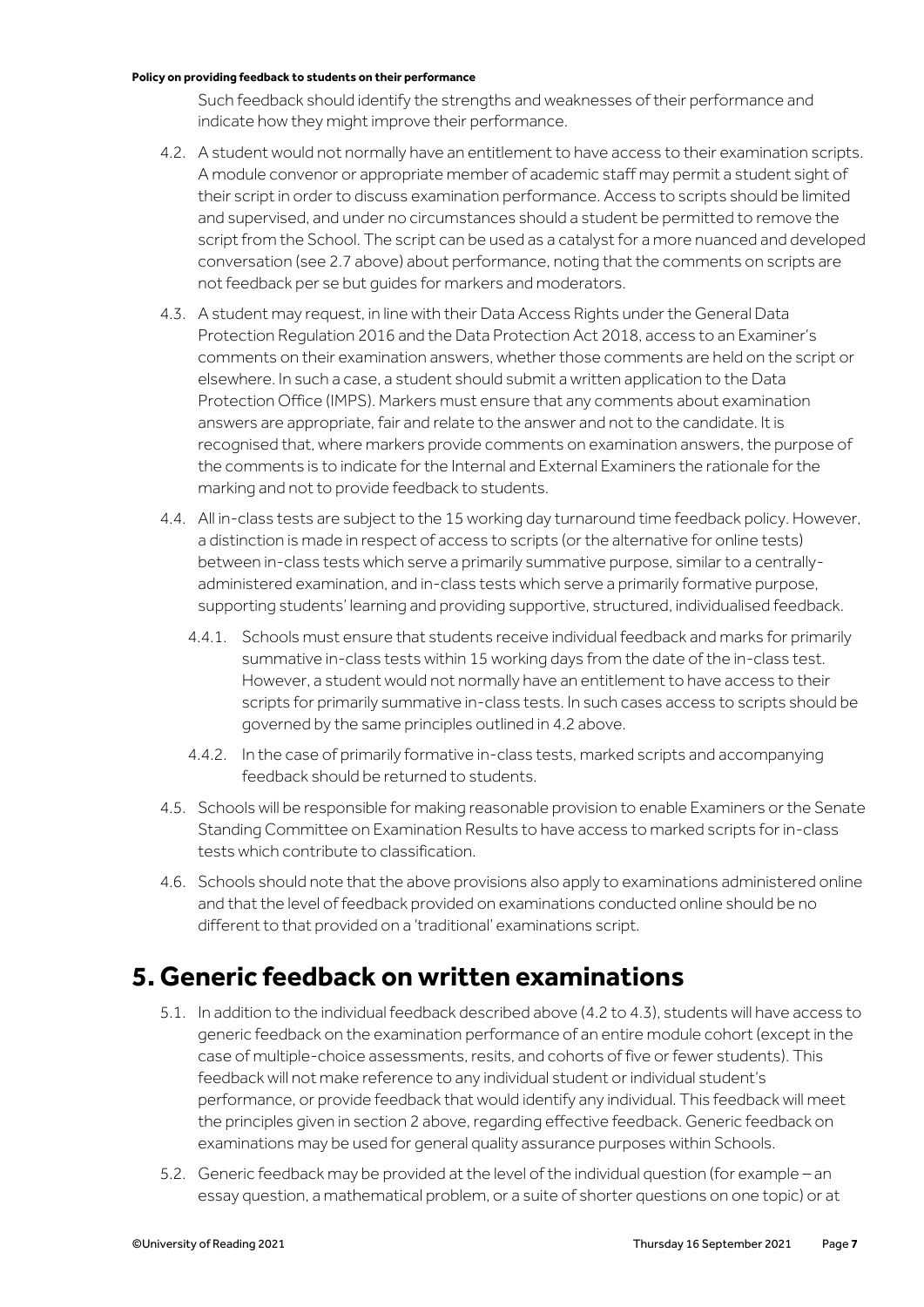the level of the whole examination. SDTLs and/or Exams Officers are responsible for choosing which level is most appropriate for each examination (with a view to providing consistency in approach across a programme), although this responsibility may be delegated to module convenors.

- 5.3. Feedback will be reported according to a standard template, to ensure consistency across modules and Schools. To this end, institution-wide question-level and examination-level feedback proformas will be stored centrally and provided to Schools by Support Centres.
- 5.4. Responsibility for the implementation of Section 5of this Policy across each School rests with the SDTL and the Exams Officer(s). Module convenors are responsible for ensuring that feedback for their modules is gathered (in the case of examinations with multiple markers) and submitted to Support Centres (see 5.5 below). Support Centres are not expected to 'chase' markers to submit feedback.
- 5.5. Responsibility for the operational aspects of feedback provision rests with the Support Centres. Support Centres will issue feedback proformas to Schools before the start of the examination period or, for examinations held outside the normal period, suitably in advance of the relevant sitting. Schools will return completed feedback forms to Support Centres by the date on which marks for the relevant examinations must be uploaded to RISIS.
- 5.6. Support Centres will upload each feedback form to the relevant Module area on Blackboard. Where necessary, forms will be accompanied by the corresponding question papers. These documents will be visible immediately to relevant members of University staff but hidden from students until examination marks are released.
- 5.7. Feedback on Blackboard will be made visible to students at the same time as, or shortly after, the corresponding examination marks are released.
- 5.8. For the benefit of students who enrol on a module in subsequent years, feedback forms will be 'rolled over' to the following year's iteration of the module on Blackboard, up to a maximum of five years.
- 5.9. Generic examinations feedback will not normally be considered relevant to a challenge to marks awarded or to the grounds for an appeal<sup>4</sup>.

## **6. Supporting staff**

- 6.1. Colleagues across the institution can provide support and insights to help develop feedback practices. Colleagues within your School can provide support and guidance and line managers should be consulted if there are any difficulties in adhering to this policy (especially with regards meeting the requirement to deliver feedback within 15 working days). Colleagues in the Technology Enhanced Learning Team can provide guidance on using Blackboard and Turnitin for providing feedback and colleagues in the Academic Development and Enhancement Team can help you review practice in your School.
- 6.2. Staff should note that the University has developed a suite of online resources to support them in relation to assessment and feedback:
	- a) 7Cs of Effective Feedback [www.reading.ac.uk/web/files/staffportal/7-Cs-of](https://www.reading.ac.uk/web/files/staffportal/7-Cs-of-feedback.pdf)[feedback.pdf](https://www.reading.ac.uk/web/files/staffportal/7-Cs-of-feedback.pdf)
	- b) Curriculum Feedback Toolkit [https://sites.reading.ac.uk/curriculum-framework/engage](https://sites.reading.ac.uk/curriculum-framework/engage-in-feedback/)[in-feedback/](https://sites.reading.ac.uk/curriculum-framework/engage-in-feedback/)

<sup>4</sup> www.reading.ac.uk/internal/exams/Policies/exa-appeal.aspx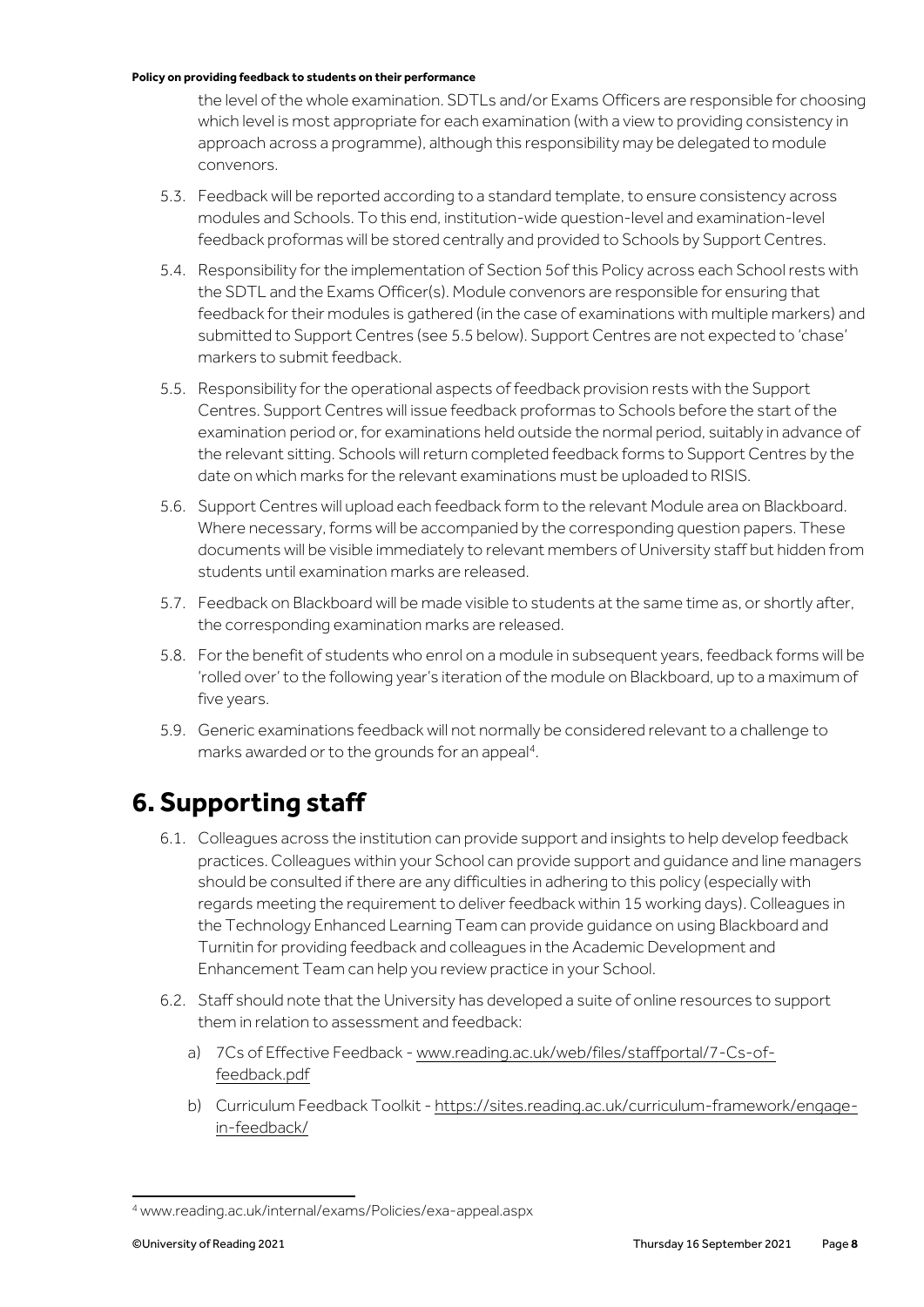- c) Guide to Providing Quality Feedback [https://sites.reading.ac.uk/wp](https://sites.reading.ac.uk/wp-content/uploads/sites/35/2020/10/Guide-on-Giving-Quality-Feedback-May-2020.pdf)[content/uploads/sites/35/2020/10/Guide-on-Giving-Quality-Feedback-May-2020.pdf](https://sites.reading.ac.uk/wp-content/uploads/sites/35/2020/10/Guide-on-Giving-Quality-Feedback-May-2020.pdf)
- d) Focus on Feedback Top Tips [https://sites.reading.ac.uk/wp](https://sites.reading.ac.uk/wp-content/uploads/sites/35/2020/01/Focus-on-feedback-Top-Tips.pdf)[content/uploads/sites/35/2020/01/Focus-on-feedback-Top-Tips.pdf](https://sites.reading.ac.uk/wp-content/uploads/sites/35/2020/01/Focus-on-feedback-Top-Tips.pdf)
- e) Assessment and Feedback Online website [https://sites.reading.ac.uk/curriculum](https://sites.reading.ac.uk/curriculum-framework/assessment-and-feedback-online/)[framework/assessment-and-feedback-online/\(](https://sites.reading.ac.uk/curriculum-framework/assessment-and-feedback-online/)includes sections on Feedback Guidance, Peer to Peer Formative Feedback Activities, Video and Audio Feedback, Formative Online Quizzes, and Maximising Opportunities for Student and Staff Engagement with Feedback under the 'Feedback' tab)
- f) T&L Exchange [https://sites.reading.ac.uk/t-and-l-exchange/\(](https://sites.reading.ac.uk/t-and-l-exchange/)Browse Case Studies or Funded Projects)
- g) Assessment and Feedback sessions on the T&L Workshop series [www.reading.ac.uk/](http://www.reading.ac.uk/reading-cqsd/Developing-and-enhancing/events-and-training/cqsd-events.aspx)  [events-and-training/cqsd-events.aspx](http://www.reading.ac.uk/reading-cqsd/Developing-and-enhancing/events-and-training/cqsd-events.aspx)
- h) HEA Feedback Toolkit (20013) [www.heacademy.ac.uk/sites/default/files/resources/feedback\\_toolkit\\_whole1.pdf](https://www.heacademy.ac.uk/sites/default/files/resources/feedback_toolkit_whole1.pdf)
- i) Comprehensive guidance on electronic submission, marking and feedback including choice of tools within Blackboard and Turnitin, good practice and step-by-step guides can be found on the CQSD Technology Enhanced Learning webpages

### **Large Groups**

- 6.3. Large groups may pose particular challenges for staff due to issues around the volume of marking, and its impact on ensuring consistency and fairness. However, there are a range of examples of good practice illustrative how these challenges may be overcome, including:
	- a) Quick Tips and Resources [www.reading.ac.uk/efb-QuickTipsAndResources.aspx](http://www.reading.ac.uk/efb-QuickTipsAndResources.aspx)
	- b) Engage in Assessment: Assessing large numbers of students [www.reading.ac.uk/eia](http://www.reading.ac.uk/eia-assessing-large-groups.aspx)[assessing-large-groups.aspx](http://www.reading.ac.uk/eia-assessing-large-groups.aspx)
- 6.4. Where large groups continue to pose challenges staff are encouraged to discuss the issues with peers, module convenors, SDTLs, TLDs and the Academic Development and Enhancement Team.
- 6.5. This policy (and especially the sections on the 15 working day turnaround time) is not intended to drive all assessment methods towards a limited number of very efficient feedback mechanisms but emphasises that it is important that across the student learning experience consistently effective, timely feedback is provided.

### **Use of PhD students**

- 6.6. PhD students may be employed to provide feedback to students with the proviso that they are appropriately trained and supported in this work.
- 6.7. Module Convenors remain responsible for overseeing marking and quality of feedback for their modules and should support PhD students in meeting the required standards.

#### **Team Marking**

6.8. Where team marking is used, the module convenor is responsible for ensuring consistency of the marking within 15 working days of the deadline for submission/date of the in-class test and therefore feedback is returned in line with the 15 working day principles outlined above (see section 3).